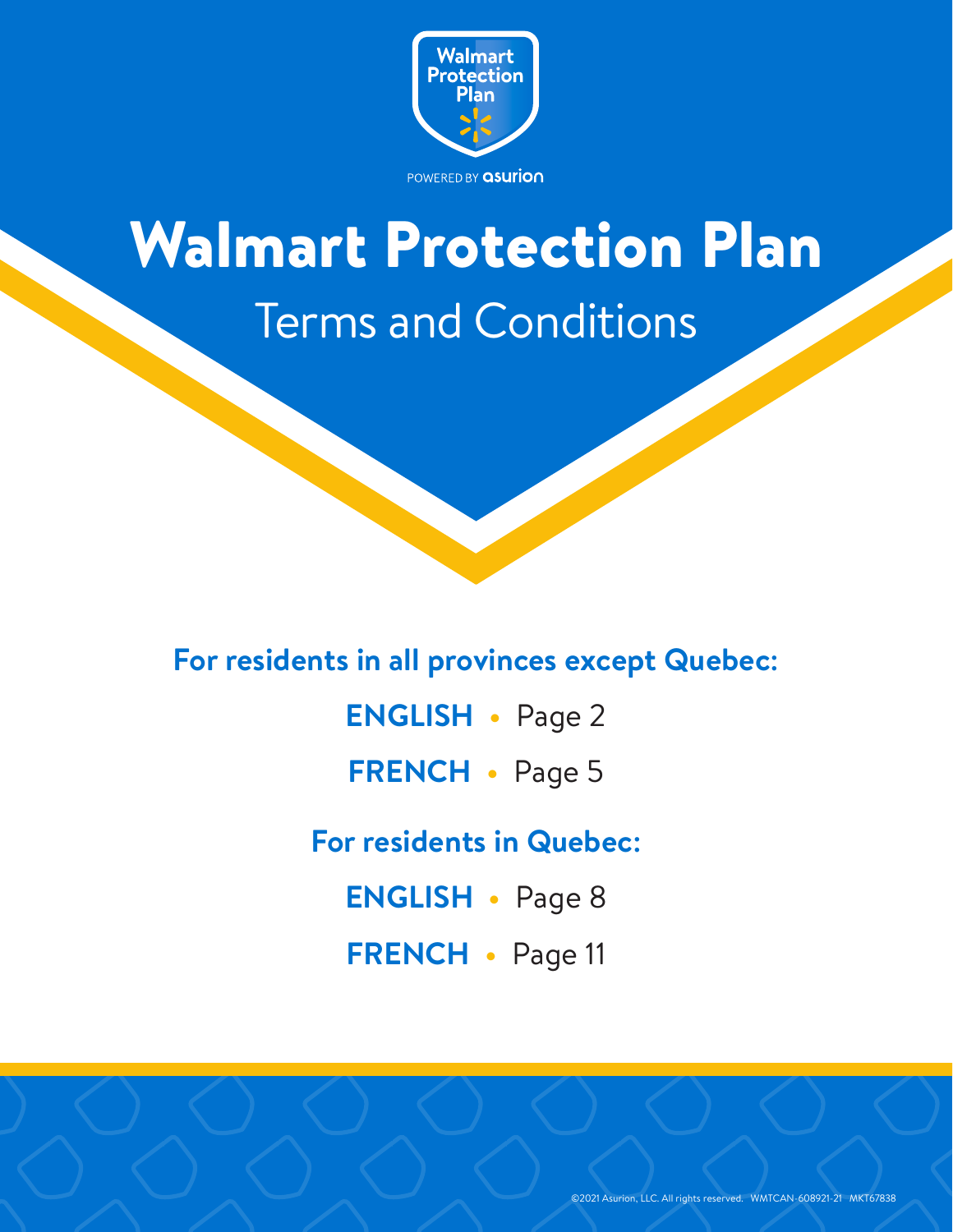# <span id="page-1-0"></span>Contract of Additional Warranty

This is a legal contract (referred to hereinafter as the "Plan"). By purchasing it, you understand that it is such a contract and acknowledge that you have had the opportunity to read the terms and conditions set forth herein. Except in British Columbia, this Plan is not a contract of insurance. By purchasing this Plan you are consenting to Asurion Consumer Solutions of Canada Corp. and Continental Casualty Company, Canadian Branch's collection, use and disclosure of personal information as described below, including its ability to share your personal information with Walmart, the seller of this Plan.

**Obligor:** The companies obligated under this Plan are as follows:

- Warranty Provinces: In all provinces except British Columbia, the obligor is Asurion Consumer Solutions of Canada Corp., whose address is 900-1959 Upper Water Street, Halifax, Nova Scotia B3J 3N2, Canada, telephone 1-866-856-3882.
- Insurance Province: In British Columbia, the obligor is Continental Casualty Company, Canadian Branch ("CNA Canada"), whose address is 66 Wellington Street West, Suite 3700, Toronto, Ontario M5K 1J5, Canada, telephone 1-800-831-4262.

For the purposes of the Insurance Companies Act (Canada) this policy was issued in the course of the insurer's insurance business in Canada.

Werne

Authorized Representative

This policy contains a clause which may limit the amount payable.

Please register your product by logging on to www.asurion.com/ walmartcanada or calling toll-free 1-855-308-7295.

Definitions: Throughout this Plan the words (1) "we," "us," and "our" refer to the Obligor, as referenced above; (2) "administrator" refers to Asurion Consumer Solutions of Canada, Corp. ("Asurion"). The administrator can be contacted at: 900-1959 Upper Water Street, Halifax, Nova Scotia B3J 3N2, Canada; (3) "retailer" and "Walmart" refers to Walmart Canada Corp., the retailer from which you purchased the product and this Plan; (4) "product" refers to the item which you purchased concurrently with and is covered by this Plan; (5) "you" and "your" refers to the individual who purchased the product and this Plan; (6) "breakdown" refers to the mechanical or electrical failure of the product(s) caused by: (a) defects in materials and/ or workmanship; (b) normal wear and tear; (c) dust, heat or humidity; or (d) power surge; For Video Game Software/CD/DVD products, "breakdown" refers to scratches as a result of normal use; and (7) "replacement product" refers to a NEW, REFURBISHED OR REMANUFACTURED PRODUCT OF EQUAL OR SIMILAR FEATURES AND FUNCTIONALITY THAT PERFORMS TO THE FACTORY SPECIFICATIONS OF THE ORIGINAL PRODUCT. Technological advances may result in a replacement product with a lower selling price than the original product. For Video Game Software/CD/DVD products, a replacement product will be the same title as your failed product.

Instructions: You must keep the sales receipt or order confirmation email for the product; it is an integral part of this Plan and you may be required to reference it to obtain service. This Plan, including the terms, conditions, limitations and exclusions set out herein, and the sales receipt or order confirmation email containing the price you paid for this Plan and covered product, the length and commencement date of this Plan and product identification information, constitute the entire agreement.

# What is Covered:

This Plan provides for the repair or replacement of your product in the event the product experiences a breakdown which is not covered under any insurance policy, other warranty or service contract. If we determine that we cannot repair your product as specified in this Plan, we may replace the product with a replacement product or, at our discretion, we will issue you a voucher, gift card or cheque for the purchase price paid for the product, excluding taxes, as indicated on your sales receipt or order confirmation email, to return to the retailer to purchase a replacement product. Non-original manufacturer's parts may be used for repair of the product if the manufacturer's parts are unavailable. Once you have received your voucher, gift card, cheque or replacement product for your product pursuant to this Plan, all of our obligations under this Plan shall have been fulfilled in their entirety. NOTE: For Electronics with an operating system: You are responsible for backing up all computer software and data prior to commencement of any repairs. We are not responsible for any lost data, including documents, databases, messages, licenses, contacts, passwords, books/magazines, games, photos, videos, ringtones, music or other nonstandard software or data on your product

This Plan Includes the Following Product Specific Enhanced Coverages Beginning on the Date of Purchase:

# For Furniture:

- Structure of wood and metal products: This Plan covers structural defects to frames, cases, seat and back construction, including: (a) dovetail construction; (b) warping to shelving and legs; (c) frame breakage (including breakage of legs) or separation of frame components; (d) separation of joints and welds; (e) damage to hinges and mechanisms, including all moving parts and metal hardware; (f) damage to engraved photo finish or solid brass furniture; and (g) breakage of casters, wheels, buttons, drawer pull/guides and other moving parts.
- Finishes to solid wood, veneered or plastic laminated products: This Plan covers lifting, cracking, peeling, tarnishing, pitting or scaling of solid woods, laminate or laminated finishes, veneers, other wood or lacquer.
- Fabric or vinyl products: This Plan covers (a) seam separation and slippage; (b) loss of latex backing to fabrics and vinyl; and (c) excessive loss of foam up to two (2") in depth, latex and spring resiliency of backs and cushions.
- Leather products: This Plan covers (a) seam separation, slippage or early wear-through in leather; and (b) cracking, lifting and peeling.

# For Televisions:

- Repair or replacement of accessories included in the box by the manufacturer (e.g. remote controls).
- Power surge protection.

# Term of Coverage:

For Furniture and Televisions: The term of your Plan begins on your date of purchase and continues for the period indicated on your sales receipt or order confirmation email. Except for product specific enhanced coverages outlined above which begin on your date of purchase; all other coverage begins immediately following the expiration of the manufacturer's warranty. The Plan is inclusive of the manufacturer's warranty; it does not replace the manufacturer's warranty but provides certain additional benefits during the term of the manufacturer's warranty. After the manufacturer's warranty expires, the Plan continues to provide some of the manufacturer's benefits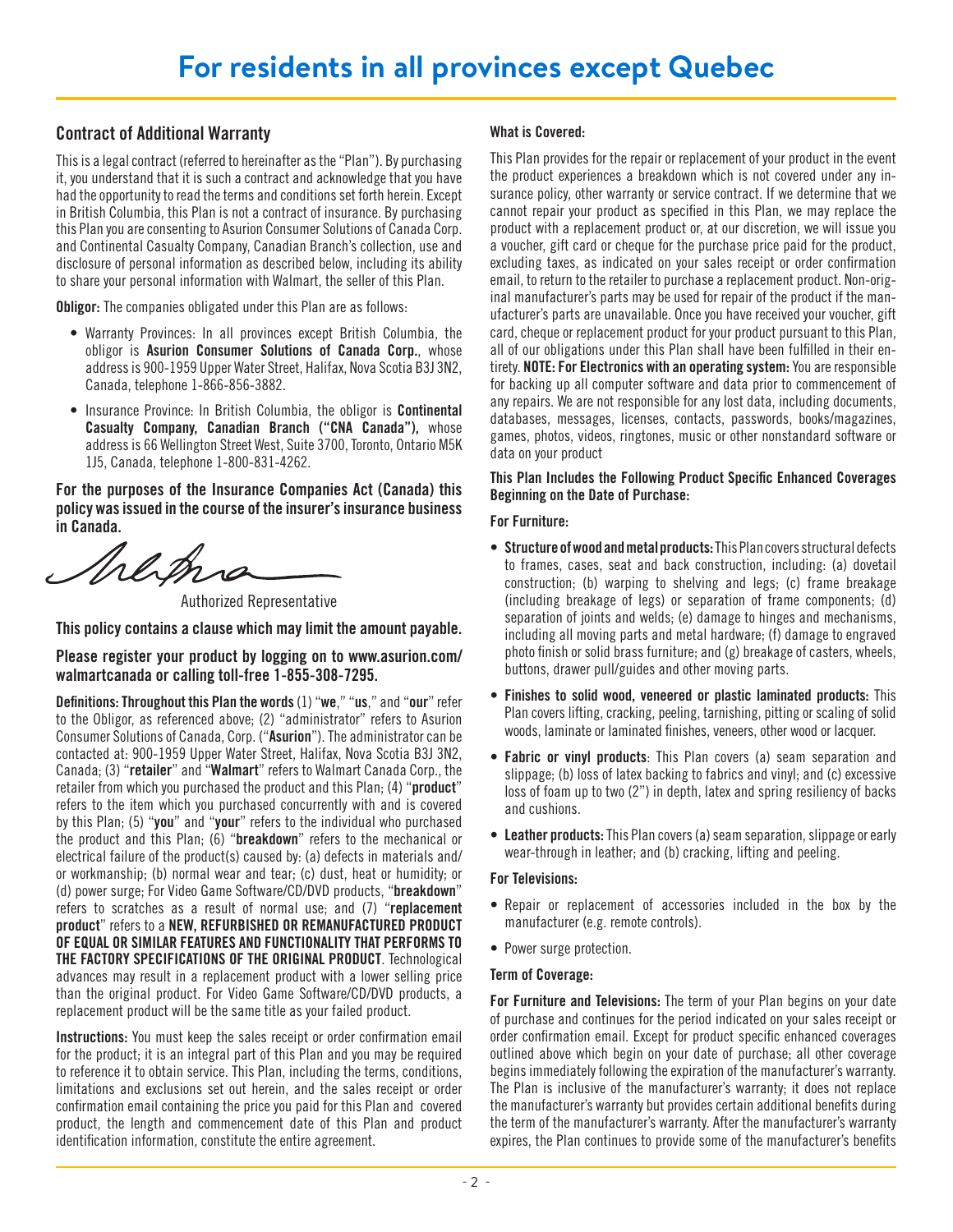as well as certain additional benefits listed within the Plan's terms and conditions. Plan coverage remains in effect throughout the end of your term, unless cancelled or fulfilled pursuant to the provisions below. In the event your product is being serviced by an authorized service centre when the Plan expires, the term of the Plan will be extended until the covered repair has been completed.

For All Other Product Plans: The term of this Plan coverage begins immediately following the expiration of the manufacturer's warranty and remains in effect for the period indicated on your sales receipt or order confirmation email, unless cancelled or fulfilled pursuant to the provisions herein. In the event your Product is being repaired by an authorized service centre when the Plan expires, the term of the Plan will be extended until the covered repair has been completed.

To Make a Claim / How it Works: If your product fails, call Product Protection Plan customer service at 1-855-308-7295 or go to www.asurion.com/ walmartcanada, to process your claim 24 hours a day, 7 days a week. You must call prior to having service; all repairs or replacements must be authorized in advance. Unauthorized repairs or replacements may not be covered. In-home, depot or carry-in service may be available; the customer service representative will inform you what type of service your product qualifies for during the claim process. We will pay for the cost of shipping your product to and from the authorized service centre if depot service is required. At our sole discretion, we may require that you return the original product to us for inspection by our authorized service centre, or we may require you to purchase a replacement product with similar features, as a condition to receiving a replacement product or a reimbursement. We may require you to fill out a claim facilitation form prior to receiving service or a replacement or reimbursement under this Plan. You may also be required to produce a Provincial or Federal issued photo identification as a condition to receiving service or replacement or reimbursement under this Plan. All claims must be reported within thirty (30) days after expiration of this Plan. In addition, to English and French, customer assistance is available in a number of languages for your convenience.

No Lemon Policy: After three (3) repairs have been completed on an individual product, for the same defect, and that individual product requires a fourth (4th) repair, as determined by us, we will issue you a voucher, gift card or cheque for the purchase price paid for the product, excluding taxes, as indicated on your sales receipt or order confirmation email. The No Lemon Policy does not apply to repairs performed while the product is under the manufacturer's warranty. Preventative maintenance checks, cleanings, product diagnosis and customer education are not considered repairs for the purposes of the No Lemon Policy. NOTE: The No Lemon Policy does not apply to Video Game Software/CDs/DVDs, Furniture, or Replacement Plans. Once you have received your voucher, gift card or cheque for your product pursuant to this Plan, all of our obligations under this Plan shall have been fulfilled in their entirety.

Limit of Liability: For any single claim, the limit of liability under this Plan is the least of the cost of: (1) authorized repairs; (2) a replacement product; (3) reimbursement for authorized repairs or replacement; or (4) the price that you paid for the product, excluding taxes, as indicated on your receipt or order confirmation email. The total liability under this Plan for any single product is: (a) replacement of the product; (b) reimbursement of the purchase price you paid for the product, excluding taxes as indicated on your receipt or order confirmation email; or (c) the total cost of all authorized repairs up to the purchase price you paid, excluding taxes, of the product. In the event that we have met any of the above conditions (a), (b) or (c) of the total liability we shall have fulfilled our obligations owed under this Plan and this Plan shall terminate.

Free transferability: The Plan may be transferred to a subsequent owner

of the product at no additional charge. There are no restrictions provided your Plan is valid. To transfer, call 1-855-308-7295. Information provided by you must include the Plan number, date of transfer, new owner's name, complete address and telephone number. NOTE: The video game software/ CD/DVD Plan is not transferable.

Manufacturer's Responsibilities: Parts and services covered during the manufacturer's warranty period are the sole responsibility of the manufacturer.

#### WHAT IS NOT COVERED:

- (1) Loss and theft;
- (2) Breakdown caused by accidental damage, spilled liquids, insect infestation, misuse, abuse, or intentional physical damage;
- (3) Service performed by unauthorized repair personnel;
- (4) Parts intended for periodic replacement (for example: trimmer line, antennas, cartridges, styluses, records, audio/video disks, tapes, computer software or disks, print elements, external power supplies, spark plugs, filters, plumbing, filters, knobs, remotes, batteries, bags, belts, bulbs and/or lamps);
- (5) Cosmetic damage, including scratches, peelings or dents that do not impede the mechanical functionality of the item (unless otherwise provided for above) and problems due to improper installation;
- (6) Damage resulting from Acts of God;
- (7) Products with altered or missing serial numbers or IMEI numbers;
- (8) Products that are not listed on this Plan or on the sales receipt;
- (9) Consequential or incidental damages, including but not limited to, loss of use, loss of business, loss of profits, loss of data, down-time and charges for time and effort, except as otherwise stated herein;
- (10) "No Problem Found" diagnosis or failure to follow the manufacturer's instructions;
- (11) Any failures, parts and/or labor costs incurred that are associated with a manufacturer's recall, regardless of the manufacturer's ability to pay for such repairs;
- (12) Pre-existing conditions;
- (13) Service or replacement outside of Canada;
- (14) Products not originally covered by a store return policy or manufacturer's warranty, including, but not limited to, floor models;
- (15) Damages caused by third-party actions, fire, collision, or vandalism;
- (16) Liability or damage to property, or injury or death to any person or pet arising out of the operation, maintenance or use of the product;
- (17) Cost of preventative maintenance (unless you purchased a Plan which includes maintenance) and damages caused by improper preventative maintenance;
- (18) Seized or damaged parts resulting from failure to maintain proper levels of lubricants or coolants, from use of contaminated or improper lubricants, from use of stale, contaminated, or improper fuel, or from freezing or overheating;
- (19) Products with safety feature(s) removed, bypassed disabled or altered;
- (20) Any damage or loss to any data or operating system, including damage or loss as a result of any repairs or replacement under this Plan;
- (21) Damage which is not reported within thirty (30) days after expiration of this Plan;
- (22) Damages resulting from war, invasion or act of foreign enemy, hostilities, civil war, rebellion, riot, strike, labor disturbance, lockout or civil commotion;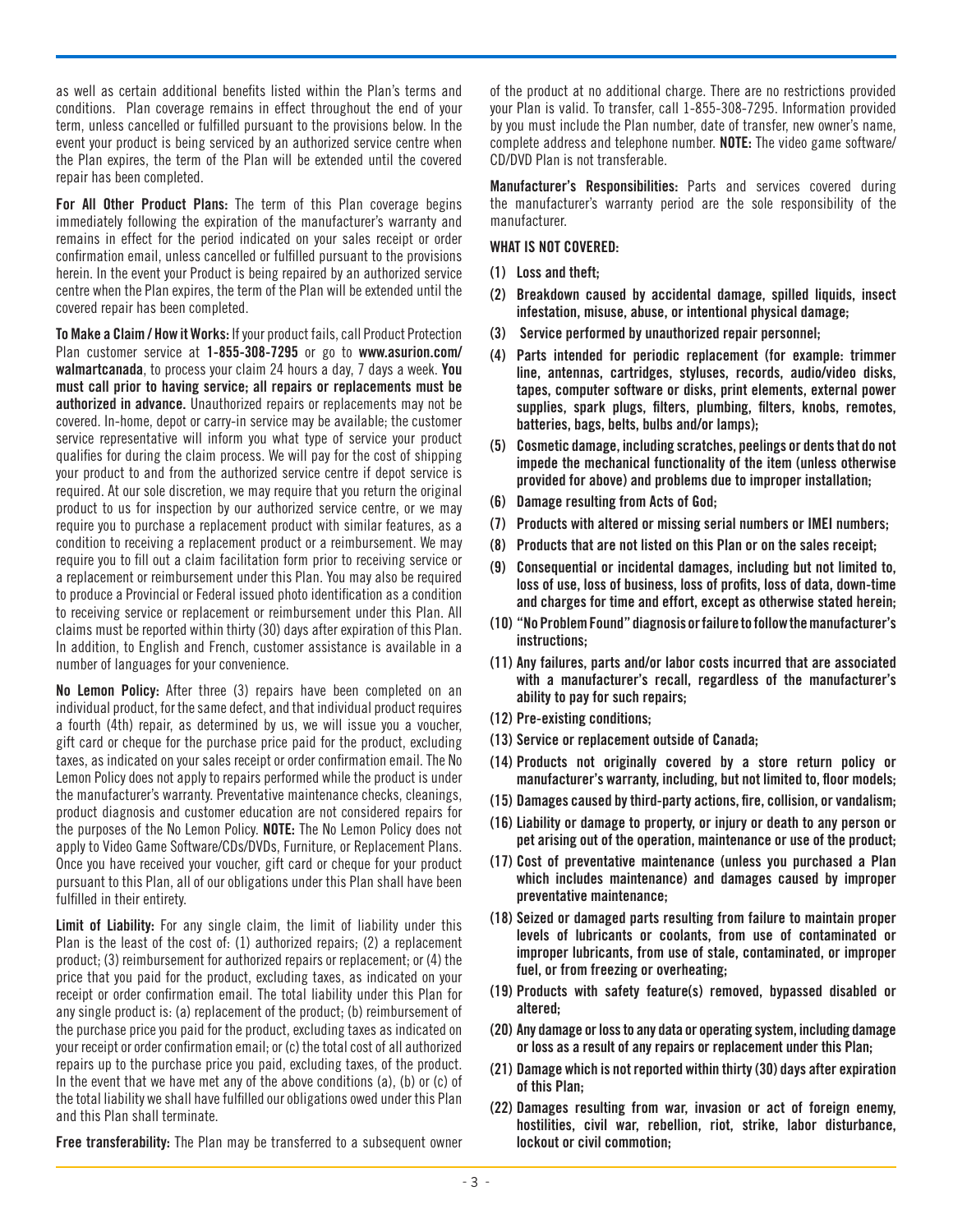- (23) Costs or damage resulting from negligence, misuse or abuse, including but not limited to burns and heat marks longer than one inch (1");
- (24) Fabric and/or leather which has become faded or worn or soiled over time from normal everyday use, natural characteristics that cause appearance variations, X-coded fabric, or non-colorfast material;
- (25) Furniture displays, pre-owned or "as is" or "final sale" furniture, or furniture used for rental;
- (26) Glass contained in/on products including but not limited to tabletops, cabinet doors, or other similar products;
- (27) Stains caused by the delivery process of the covered item; stains of unknown origin; stains as a result of: acid, bleach, body oils, caustic solutions, dye, fading from sun exposure, nail polish remover, nail polish, paint, suntan oils, ballpoint ink, cosmetics or wax;
- (28) Products used for commercial purposes (multi-user organizations), public rental or communal use in multi-family housing;
- (29) Introduction of foreign objects; and
- (30) Inherent defects that are the responsibility of the manufacturer.

No Deductibles: No deductibles apply to this Plan.

No Renewal: This Plan is not renewable.

Cancellation: You may cancel this Plan during the first ninety (90) days by visiting your local Walmart location. You may also cancel this Plan at any time by providing written notice to Asurion at Protection Plan Attn: Correspondence Department, P.O. Box 1818, Sterling, VA 20167, USA. If the Plan is cancelled by either party: (a) within ninety (90) days of the receipt of this Plan, you shall receive a full refund of the price paid for the Plan, provided no service has been performed, or (b) after ninety (90) days of the receipt of this Plan, you will receive a pro rata refund, less the cost of any service received. This Plan may be cancelled by us or Asurion for fraud or material misrepresentation by you, including but not limited to commercial or rental use, or if required to do so by a regulatory authority. Unauthorized repair or replacement of covered equipment may result in the cancellation of this Plan by us (for a reason other than fraud or material misrepresentation). In the event of cancellation by us, written notice of cancellation shall be mailed to you not less than ninety (90) days before cancellation is effective.

Personal Information: Personal information, which includes factual or subjective information (recorded or not) about an identifiable individual collected in connection with the Plan (referred to hereinafter as "Personal Information"), will be collected, used and disclosed by Walmart and Asurion and CNA Canada for the purposes of administering the Plan, including investigating, assessing and processing claims, creating and maintaining records, insurance or reinsurance of Plan liabilities and providing customer service. Walmart and for such other purposes as are described in the privacy policies of Asurion, and CNA Canada, Asurion and CNA Canada may exchange Personal Information as necessary for the purposes described above. Unless you opt-out by calling 1-855-308-7295 or visiting www.asurion.com/walmartcanada Walmart may also use your Personal Information to provide you with information and special offers regarding its products and services. Personal Information may also be used and disclosed for other purposes with your consent or as permitted or required by law. For more information (including with respect to the use service providers located outside of Canada in connection with the Plan), or to request access to and correction of your personal information, please contact Asurion at 1-855-308-7295 or at P.O. Box 1818, Sterling, VA 20167, USA. Requests for access must be in writing. You may also obtain a copy of Asurion's privacy policy by visiting https://www.asurion.com/privacy-policy/ or you may obtain a copy of Continental Casualty Company's privacy policy by visiting https://www.cnacanada.ca.

Data Residency: Your information may be processed and stored in the United States and may be subject to access by U.S. authorities under applicable laws.

To obtain a large-type copy of the terms and conditions of this Plan, please call 1-855-308-7295.

Administered by:

Asurion Consumer Solutions of Canada, Corp. 900-1959 Upper Water Street, Halifax, Nova Scotia B3J 3N2, Canada • 1-855-308-7295 558 v.1 (12/20) ©2020 Asurion, LLC. All rights reserved.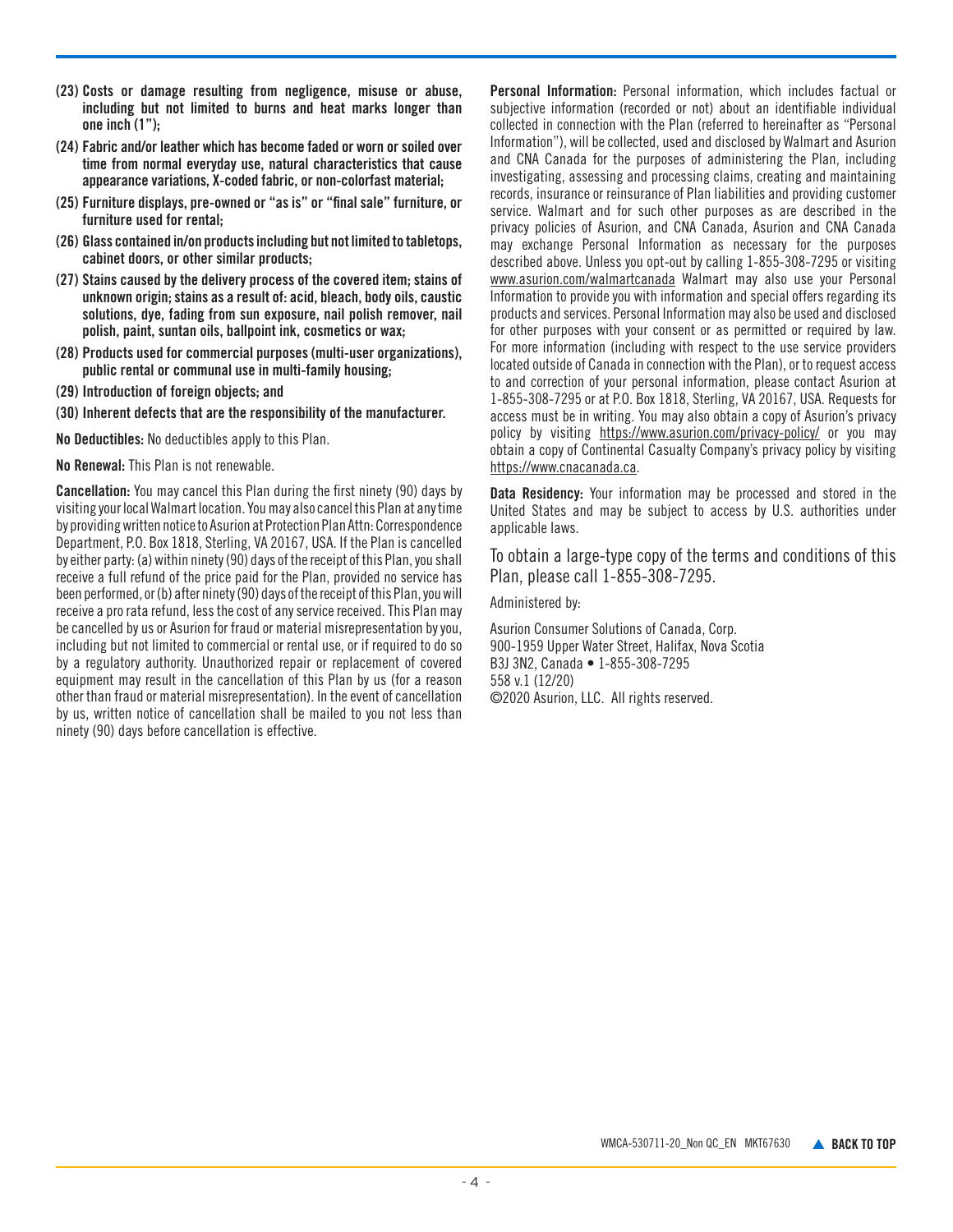# <span id="page-4-0"></span>Contrat de garantie supplémentaire

Ce document constitue un contrat légal (ci-après, le « Plan »). En effectuant un achat, vous comprenez qu'il s'agit en tant que tel d'un contrat et vous reconnaissez que vous avez eu l'occasion de lire les modalités énoncées dans les présentes. Sauf en Colombie-Britannique, le présent Plan n'est pas un contrat d'assurance. En souscrivant ce Plan, vous consentez à la collecte, à l'utilisation et à la divulgation, par Asurion Consumer Solutions of Canada Corp. et Continental Casualty Company, succursale canadienne, de renseignements personnels tels que décrits ci-dessous. De plus, vous acceptez que ces entités puissent communiquer vos renseignements personnels à Walmart, le vendeur de ce Plan.

Partie obligée : Les entreprises concernées par le Plan sont les suivantes :

- Provinces où la garantie s'applique : Dans toutes les provinces, à l'exception de la Colombie-Britannique, la partie obligée est Asurion Consumer Solutions of Canada Corp. dont l'adresse est sise au 900- 1959 Upper Water Street, Halifax (Nouvelle-Écosse) B3J 3N2 (Canada), téléphone : 1 866 856-3882.
- Province où l'assurance s'applique : En Colombie-Britannique, la partie obligée est Continental Casualty Company, Canadian Branch (« CNA Canada »), dont l'adresse est sise au 66 Wellington Street West, Suite 3700, Toronto (Ontario) M5K 1J5 (Canada), téléphone : 1 800 831-4262.

Aux fins de la Loi sur les sociétés d'assurance (Canada), cette police a été émise dans le cadre des activités d'assurance de l'assureur au Canada.

1 P. B

Représentant autorisé

Cette police contient une clause susceptible de limiter le montant dû.

# Veuillez enregistrer votre produit en vousconnectant à www.asurion.com/walmartcanadaou en appelant sans frais au 1 855 308-7295.

Définitions : Dans le présent Plan, les termes1) « nous », « notre » et « nos » renvoient à la Partie obligée, comme indiqué ci-dessus; 2) l'« administrateur » renvoie à Asurion Consumer Solutions of Canada, Corp. (« Asurion »). L'administrateur peut être joint à : 900-1959 Upper Water Street, Halifax (Nouvelle-Écosse) B3J 3N2 (Canada); (3) les termes « revendeur » et « Walmart » renvoient à Walmart Canada Corp. qui est le revendeur auprès duquel vous avez acheté le produit et souscrit ce Plan; 4) « produit » renvoie à l'article que vous avez acheté en même temps que ce Plan garantissant le produit; (5) « vous », « votre » et « vos » renvoient à la personne qui a acheté le produit et souscrit ce Plan; (6) « défaillance » renvoie aux pannes mécaniques ou électriques affectant le ou les produits et causées par : (a) les défauts de matériau et de fabrication; (b) l'usure normale; (c) la poussière, la chaleur ou l'humidité, ou (d) une surtension; concernant les jeux vidéo sous forme de logiciels/CD/DVD, « défaillance » renvoie aux rayures résultant de l'usure normale, et (7) « produit de remplacement » renvoie à un PRODUIT NEUF, REMIS À NEUF OU RÉUSINÉ AYANT DES CARACTÉRISTIQUES ET FONCTIONS ÉQUIVALENTES OU SIMILAIRES AU PRODUIT ORIGINAL ET FONCTIONNANT SELON LES MÊMES SPÉCIFICATIONS DE FABRICATION. Les progrès technologiques peuvent faire en sorte que le prix de vente d'un produit de remplacement est

inférieur à celui du produit d'origine. Concernant les jeux vidéo sous forme de logiciels/CD/DVD, le produit de remplacement portera le même titre que celui du produit défectueux.

Instructions : Vous devez conserver le reçu de vente ou le courriel de confirmation de commande du produit; il fait partie intégrante de ce Plan, et vous pouvez être amené à y faire référence pour obtenir le service. Ce Plan, y compris les termes, conditions, limitations et exclusions énoncés dans les présentes, et le reçu de vente ou le courriel de confirmation de commande contenant le prix que vous avez payé pour bénéficier de ce Plan et du produit couvert, la durée et la date de début de ce Plan et les renseignements d'identification du produit, constituent l'intégralité de l'entente.

# Ce qui est couvert :

Ce Plan couvre les frais de réparation ou de remplacement de votre produit au cas où celui-ci aurait une défaillance non couverte par une police d'assurance, une autre garantie ou un contrat de service. Si nous estimons que nous ne pouvons pas réparer votre produit comme spécifié dans ce Plan, nous pourrons le remplacer par un produit de rechange ou, à notre discrétion, vous remettre un bon d'achat, une carte-cadeau ou un chèque à hauteur du prix d'achat que vous aurez réglé pour le produit, taxes exclues, comme indiqué sur votre reçu d'achat ou dans le courriel de confirmation de votre commande, que vous pourrez remettre au revendeur en échange d'un produit de rechange. Le produit peut être réparé avec des pièces qui ne proviennent pas du fabricant d'origine si les pièces du fabricant ne sont pas disponibles. Une fois que vous aurez reçu le bon d'achat, la carte-cadeau, le chèque ou le produit de remplacement au titre de votre produit en vertu du Plan, nous serons réputés avoir rempli l'intégralité des obligations qui nous incombent en vertu du Plan. REMARQUE : Concernant les appareils électroniques comprenant un système d'exploitation : Vous êtes responsable de sauvegarder tous les logiciels et toutes les données avant le début d'une réparation. Nous ne saurions être tenus responsables des données perdues, dont les documents, bases de données, messages, licences, contacts, mots de passe, livres, magazines, jeux, photos, vidéos, sonneries, musique; ou autres logiciels ou données non standard figurant sur votre produit.

#### Ce Plan comprend les couvertures améliorées spécifiques aux produits suivants, lesquelles entrent en vigueur à compter de la date d'achat : Concernant les meubles :

- Produits dont la structure est en bois ou en métal : Ce Plan couvre les défauts structurels des cadres, étuis, sièges et dossiers dont : (a) les assemblages à queue d'aronde; (b) le voilage des étagères et pieds; (c) le bris des châssis (dont le bris des pieds) ou la séparation des éléments de châssis; (d) la séparation des joints et soudures; (e) les dommages aux charnières et mécanismes, y compris toutes les parties mobiles et de la quincaillerie métallique; (f) les dommages aux finitions des photos gravées ou aux meubles en cuivre massif, et (g) les bris de roulettes, roues, boutons, poignées/glissières de tiroir et autres pièces mobiles.
- Finitions des produits en bois massif, plaqués ou laminés : Ce Plan couvre le décollement, les fissures, l'écaillement, le ternissement, les piqûres ou l'écaillage des bois massifs, des finitions laminées ou stratifiées, des placages, des autres bois ou des laques.
- Produits en tissu ou en vinyle : Ce Plan couvre a) la séparation et le glissement des coutures; b) la perte du support en latex des tissus et du vinyle; c) la perte excessive de mousse jusqu'à deux (2) pouces d'épaisseur, de latex et d'élasticité des dossiers et des coussins.
- Produits en cuir : Ce Plan couvre a) la séparation des coutures, le glissement ou l'usure précoce du cuir, ainsi que b) les fissures, le décollement et l'écaillement.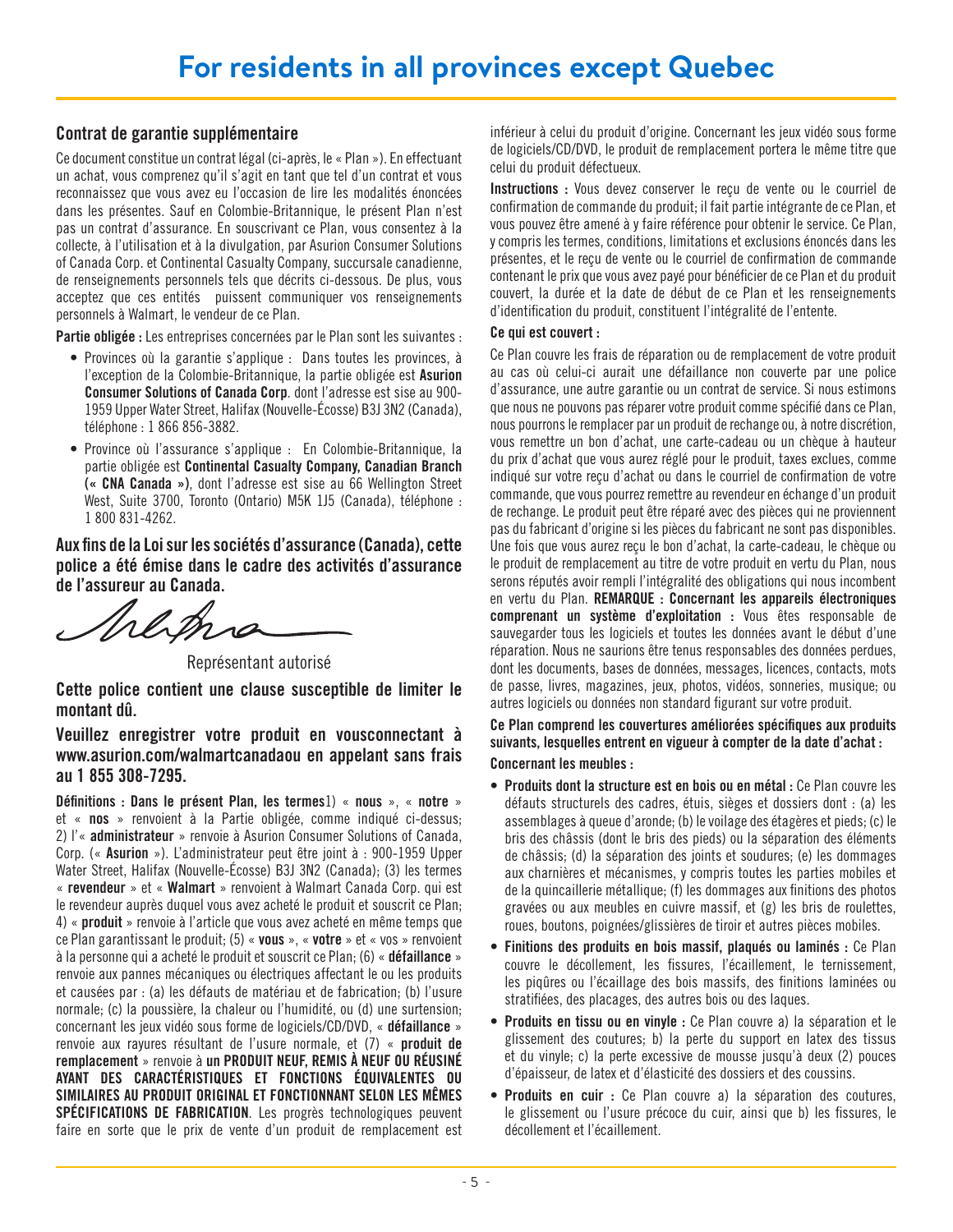#### Concernant les téléviseurs :

- La réparation ou le remplacement des accessoires inclus dans la boîte par le fabricant (p. ex., les télécommandes).
- Protection contre les surtensions.

# Durée de la couverture :

Concernant les meubles et les téléviseurs : Le Plan entre en vigueur à la date de votre achat et couvre la période indiquée sur votre reçu de vente ou votre courriel de confirmation de commande. Sauf s'agissant des couvertures améliorées spécifiques aux produits, stipulées ci-dessus et prenant effet à la date de l'achat; les autres couvertures prenant effet immédiatement après l'expiration de la garantie du fabricant. Le Plan inclut la garantie du fabricant; il ne remplace pas la garantie, mais il offre certains avantages complémentaires pendant la durée de validité de la garantie du fabricant. À l'expiration de la garantie du fabricant, le Plan continue d'offrir certains avantages précédemment offerts par le fabricant, ainsi que les avantages complémentaires énoncés dans les conditions du Plan. La couverture du Plan demeurera en vigueur pendant toute la durée précisée, à moins qu'elle ne soit annulée ou utilisée conformément aux dispositions énoncées cidessous. Si votre produit est en cours de réparation dans un centre de service agréé à l'expiration de ce Plan, la durée du Plan sera prolongée jusqu'à ce que la réparation couverte ait été effectuée.

Concernant les plans relatifs à tous les autres produits : Le Plan prend effet immédiatement après l'expiration de la garantie du fabricant et reste valable pendant la période indiquée sur votre reçu d'achat ou dans le courriel de confirmation de votre commande à moins qu'il ne soit annulé ou mis en œuvre en vertu des dispositions mentionnées dans les présentes. Si votre produit est en cours de réparation dans un centre de service agréé à l'expiration de ce Plan, la durée du Plan sera prolongée jusqu'à ce que la réparation couverte ait été effectuée.

Pour formuler une réclamation/Démarches : Si votre produit tombe en panne, appelez le service à la clientèle du Plan de protection des produits au 1 855 308-7295 ou rendez-vous sur www.asurion.com/walmartcanada afin de formuler votre réclamation, le service étant ouvert 24 heures sur 24, 7 jours sur 7. Vous devez appeler avant de faire procéder à une réparation; toutes les réparations et tous les remplacements doivent être autorisés à l'avance. Les réparations et remplacements non autorisés peuvent ne pas être couverts. Un service à domicile, de dépôt ou de retour peut être mis à disposition; le représentant du Service à la clientèle vous informera du type de service dont votre produit peut bénéficier au moment du processus de la réclamation. Nous prendrons en charge les frais d'expédition de votre produit à destination et en provenance du centre de service agréé si un service de dépôt est nécessaire. À notre entière discrétion, nous pourrons vous demander de nous retourner le produit original afin qu'il soit inspecté par notre centre de service agréé ou nous pouvons vous demander d'acheter un produit de remplacement ayant des caractéristiques semblables comme condition pour recevoir un produit de remplacement ou un remboursement. Nous pouvons vous demander de remplir un formulaire de facilitation pour la réclamation d'un remboursement avant de recevoir un service, un remplacement ou un remboursement au titre de ce Plan. Vous pouvez également être tenu de présenter une pièce d'identité avec photo émise par votre province de résidence ou le gouvernement fédéral comme condition de recevoir un service de réparation, un produit de remplacement ou un remboursement au titre de ce Plan. Toutes les réclamations doivent être déclarées dans les trente (30) jours suivant l'expiration du présent Plan. En plus de l'anglais et du français, l'assistance à la clientèle est disponible dans plusieurs langues pour votre commodité.

Politique anti-citron : Après trois (3) réparations effectuées sur un même produit pour le même défaut, si nous estimons que ledit produit nécessite une quatrième (4e) réparation, nous vous remettrons un bon d'achat, une

carte-cadeau ou un chèque à hauteur du prix que vous avez acquitté pour le produit, taxes exclues, comme indiqué sur votre reçu d'achat ou dans le courriel de confirmation de votre commande. La politique anti-citron ne s'applique pas aux réparations effectuées pendant que le produit est sous la garantie du fabricant. Les contrôles d'entretien préventif, les nettoyages, le diagnostic des produits et l'éducation des clients ne sont pas considérés comme des réparations aux fins de la politique anti-citron. REMARQUE : La politique anti-citron ne s'applique pas aux jeux vidéo sous forme de logiciels/CD/DVD, aux meubles ni aux Plans de remplacement. Une fois que vous aurez reçu le bon d'achat, la carte-cadeau ou le chèque au titre de votre produit en vertu du Plan, nous serons réputés avoir rempli l'intégralité des obligations qui nous incombent en vertu du Plan.

Limite de responsabilité : S'agissant de chaque réclamation individuelle, la limite de responsabilité au titre de ce Plan correspond aux frais les moins élevés entre 1) le coût des réparations autorisées, 2) le coût d'un produit de remplacement, 3) le remboursement des réparations autorisées ou du produit de remplacement, ou 4) le prix acquitté au titre du produit, taxes exclues, comme indiqué sur votre reçu de vente ou dans votre courriel de confirmation de commande. La responsabilité totale au titre de ce Plan pour un même produit correspond : a) au remplacement du produit par un produit de rechange; b) au remboursement du prix d'achat que vous aurez réglé pour le produit, taxes exclues, indiqué sur votre reçu de vente ou dans votre courriel de confirmation de commande, ou c) au coût total de toutes les réparations autorisées jusqu'à concurrence du prix d'achat du produit, taxes exclues. Si nous satisfaisons à l'une des conditions a), b) ou c) ci-dessus relativement à la responsabilité totale, nous aurons rempli toutes les obligations qui nous incombent au titre du présent Plan, et celui-ci prendra fin.

Cession gratuite : Ce Plan peut être cédé à un propriétaire subséquent du produit sans frais additionnels. Aucune restriction ne s'applique tant que le Plan est en vigueur. Pour effectuer une cession, appelez au 1 855 308- 7295. Vous devrez indiquer le numéro du Plan, la date de la cession, le nom du nouveau propriétaire, son adresse complète et son numéro de téléphone. REMARQUE : Le Plan relatif aux jeux vidéo sous forme de logiciels/CD/DVD n'est pas cessible.

Responsabilités du fabricant : Les pièces et les services couverts pendant la période de garantie du fabricant relèvent de la seule responsabilité du fabricant. CE QUI N'EST PAS COUVERT :

# 1) La perte et le vol;

- 2) Les défaillances occasionnées par un dommage accidentel, un déversement de liquide, une infestation d'insectes, une mauvaise utilisation, un abus ou un dommage physique intentionnel;
- 3) les services de réparation effectués par un personnel de réparation non autorisé;
- 4) les pièces devant être remplacées périodiquement (par exemple : fil de rechange pour coupe-herbe, antennes, cartouches, stylets, disques, enregistrements, disques audio/vidéo, bandes, logiciels ou disques informatiques, articles d'impression, dispositifs d'alimentation électrique externes, bougies, filtres, articles de plomberie, poignées, télécommandes, piles, sacs, courroies, ampoules et/ou lampes);
- 5) les dommages esthétiques, y compris les éraflures, l'écaillement ou les bosses qui n'entravent pas le fonctionnement mécanique de l'article (sauf disposition contraire ci-dessus) et les problèmes dus à une mauvaise installation;
- 6) les dommages causés par une catastrophe naturelle;
- 7) les produits dont le numéro de série ou IIEM a été modifié ou effacé;
- 8) les produits qui ne figurent pas dans ce Plan ou sur le reçu de vente;
- 9) les dommages indirects ou accessoires, y compris, mais sans s'y limiter, la perte d'utilisation, la perte d'activité commerciale, le manque à gagner, la perte de données, les temps d'arrêt et les frais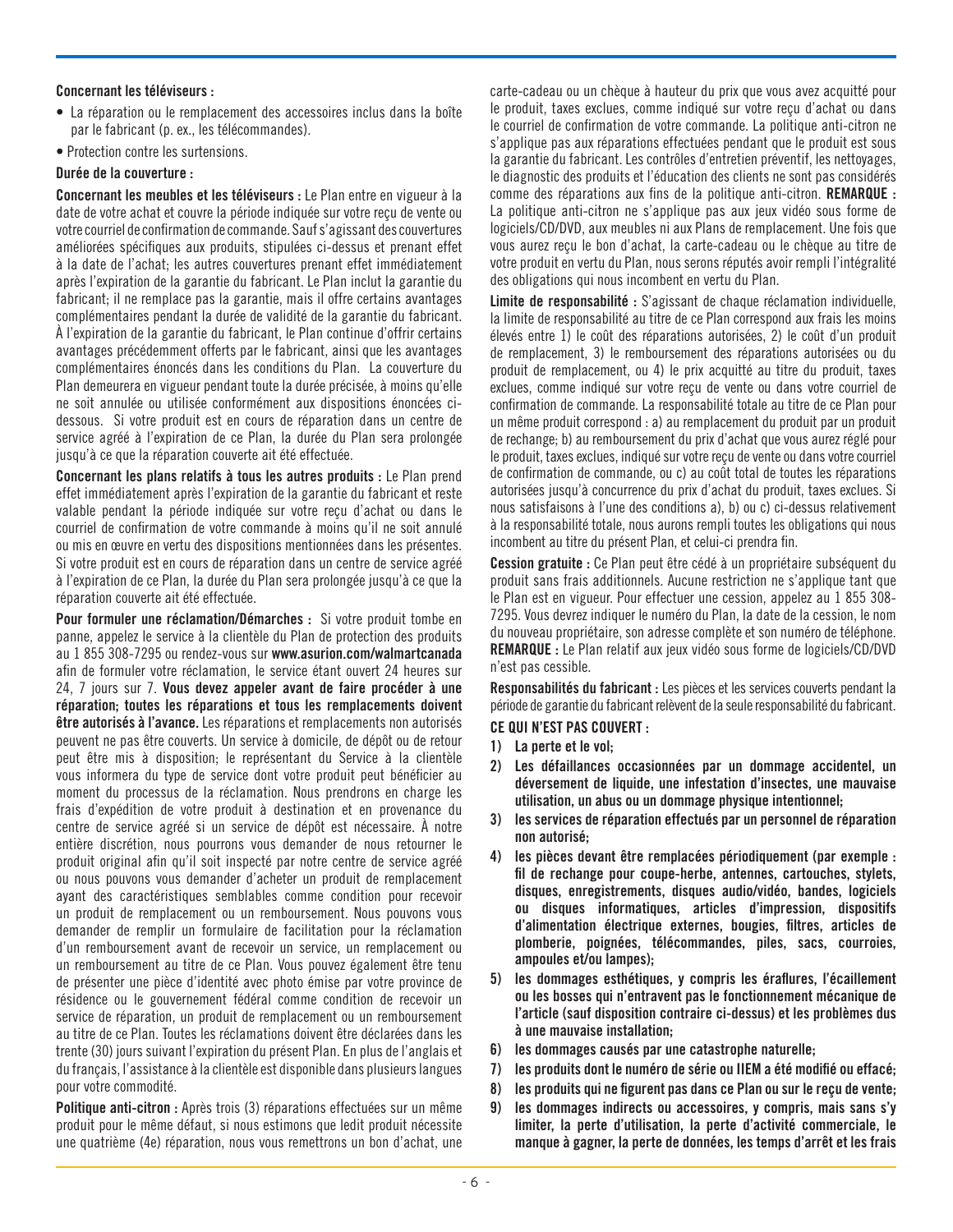de temps et d'effort, sauf indication contraire dans les présentes;

- 10) le diagnostic « aucun problème détecté » ou le fait de ne pas suivre les instructions du fabricant;
- 11) les frais liés à une défaillance, et les frais de pièces et/ou de main-d'œuvre engagés en raison d'un rappel émis par un fabricant, indépendamment de la capacité du fabricant à régler lesdites réparations;
- 12) les problèmes préexistants;
- 13) les réparations ou les remplacements effectués à l'extérieur du Canada;
- 14) les produits non couverts à l'origine par une politique de retour en magasin ou par la garantie du fabricant, y compris, mais sans s'y limiter, les modèles de plancher;
- 15) les dommages causés par les actes d'un tiers, un incendie, une collision, du vandalisme ou un vol;
- 16) la responsabilité ou les dommages matériels, ou encore les blessures ou le décès d'une personne ou d'un animal domestique découlant du fonctionnement, de l'entretien ou de l'utilisation du produit;
- 17) le coût de l'entretien préventif (à moins que vous n'ayez souscrit un Plan qui inclut l'entretien) et les dommages causés par un entretien préventif inadéquat;
- 18) les pièces grippées ou endommagées du fait d'un manque de lubrifiant ou de liquide de refroidissement, de l'usage de lubrifiants contaminés ou inadéquats, de l'utilisation de carburant éventé, contaminé ou inadéquat, du gel ou d'une surchauffe;
- 19) les produits dont les dispositifs de sécurité ont été retirés, contournés, désactivés ou altérés;
- 20) tout dommage ou toute perte de données ou du système d'exploitation, y compris les dommages ou les pertes à la suite de réparations ou de remplacements en vertu du présent Plan;
- 21) les dommages qui ne sont pas signalés dans les trente (30) jours suivant l'expiration du Plan;
- 22) les dommages découlant d'une guerre, d'une invasion ou d'un acte de la part d'ennemis étrangers, d'hostilités, d'une guerre civile, d'une rébellion, d'une émeute, d'une grève, d'un conflit de travail, d'une contre-grève ou de mouvements populaires;
- 23) les coûts ou les dommages imputables à la négligence, à des abus ou au mésusage, y compris, mais sans s'y limiter, des marques de brûlure ou de chaleur de plus de 2,5 cm (1 po);
- 24) le tissu et/ou le cuir décoloré, usé ou taché au fil du temps par l'usage quotidien normal, les caractéristiques naturelles entraînant des variations d'apparence, le tissu à code de nettoyage X ou les matériaux non résistants à la décoloration;
- 25) les meubles d'exposition, de seconde main, vendus « en l'état » ou « non repris », ainsi que les meubles loués;
- 26) les composants en verre des produits comme les dessus de table, les portes d'armoire et les autres éléments similaires;
- 27) les taches causées par le processus de livraison de l'article couvert; les taches d'origine inconnue; les taches occasionnées par les éléments suivants : acide, eau de Javel, huiles corporelles, solutions caustiques, colorants, décoloration due à l'exposition au soleil, dissolvant de vernis à ongles, vernis à ongles, peinture, huiles de bronzage, encre de stylo à bille, produits cosmétiques ou cire;
- 28) les produits utilisés à des fins commerciales (organisations avec plusieurs usagers), à des fins de location publique ou à des fins d'utilisation dans des logements collectifs;
- 29) l'introduction d'objets étrangers, et
- 30) les défauts inhérents imputables au fabricant.

Absence de franchise : Ce Plan ne comporte aucune franchise.

Absence de renouvellement : Ce Plan ne peut être renouvelé.

Annulation : Vous pouvez annuler ce Plan au cours des quatre-vingt-dix (90) premiers jours en vous rendant dans un magasin Walmart de votre localité. Vous pouvez également annuler ce Plan à tout moment en adressant un avis écrit à Asurion - Protection Plan Attn : Correspondence Department, P.O. Box 1818, Sterling, VA 20167, USA. Si le Plan est annulé par l'une ou l'autre partie : a) dans les quatre-vingt-dix (90) jours suivant la réception du Plan, vous recevrez un remboursement complet du prix acquitté au titre du Plan, à condition qu'aucun service n'ait été effectué, ou b) au-delà de quatre-vingt-dix (90) jours après la réception du Plan, vous recevrez un remboursement au prorata, déduction faite de tout service reçu. Le présent Plan peut annulé par nous ou par Asurion en cas de fraude ou de fausse déclaration substantielle de votre part, notamment s'il est utilisé à des fins commerciales, dans le cadre d'une location ou si un organisme de réglementation l'exige. La réparation ou le remplacement non autorisé de l'équipement couvert peut entraîner l'annulation de ce Plan par nous (pour une raison autre que la fraude ou la fausse déclaration matérielle). Si l'annulation émane de nous, un avis écrit d'annulation vous sera envoyé par la poste au moins quatre-vingt-dix (90) jours avant l'entrée en vigueur de l'annulation.

Renseignements personnels : Les renseignements personnels, qui comprennent les renseignements factuels ou subjectifs (enregistrés ou non) sur une personne identifiable recueillis dans le cadre du Plan (ci-après, les « Renseignements personnels »), seront recueillis, utilisés et divulgués par Walmart, Asurion et CNA Canada afin d'administrer le Plan, par exemple s'agissant d'étudier, d'évaluer et de traiter les réclamations, de créer et de gérer les dossiers, l'assurance ou la réassurance des obligations dans le cadre du Plan et de fournir le service à la clientèle. Walmart, Asurion et CNA Canada peuvent, au besoin, échanger des renseignements personnels aux fins décrites ci-dessus et à d'autres fins décrites dans les politiques de confidentialité d'Asurion et de CNA Canada. À moins que vous ne vous y opposiez en appelant au 1 855 308-7295 ou en vous rendant sur www.asurion.com/walmartcanada, Walmart pourra également utiliser vos renseignements personnels pour vous fournir des informations et des offres spéciales concernant ses produits et services. Les renseignements personnels peuvent également être utilisés et divulgués à d'autres fins avec votre consentement ou selon ce qui est permis ou exigé par la loi. Pour obtenir de plus amples renseignements (par exemple en ce qui concerne le recours à des prestataires de services situés en dehors du Canada dans le cadre du Plan) ou pour demander l'accès à vos renseignements personnels en vue de les corriger, veuillez communiquer avec Asurion en composant le 1 855 308-7295 ou en écrivant à l'adresse suivante : P.O. Box 1818, Sterling VA 20167, É.-U. Les demandes d'accès doivent être faites par écrit. Vous pouvez également obtenir une copie de la politique de confidentialité d'Asurion en visitant https://www.asurion.com/privacy-policy/ ou obtenir une copie de la politique de confidentialité de Continental Casualty Company en visitant https://www.cnacanada.ca.

Lieu de stockage des données : Vos renseignements peuvent être traités et stockés aux États-Unis et peuvent être assujettis à l'accès par les autorités américaines en vertu des lois applicables.

Pour obtenir une copie en gros caractères des conditions générales du présent Plan, veuillez composer le 1 855 308-7295.

Plan administré par :

Asurion Consumer Solutions of Canada Corp. 900-1959 Upper Water Street, Halifax (Nouvelle-Écosse) B3J 3N2, Canada • 1 855 308-7295 558 v.1 (12/20) ©2020 Asurion, LLC Tous droits réservés.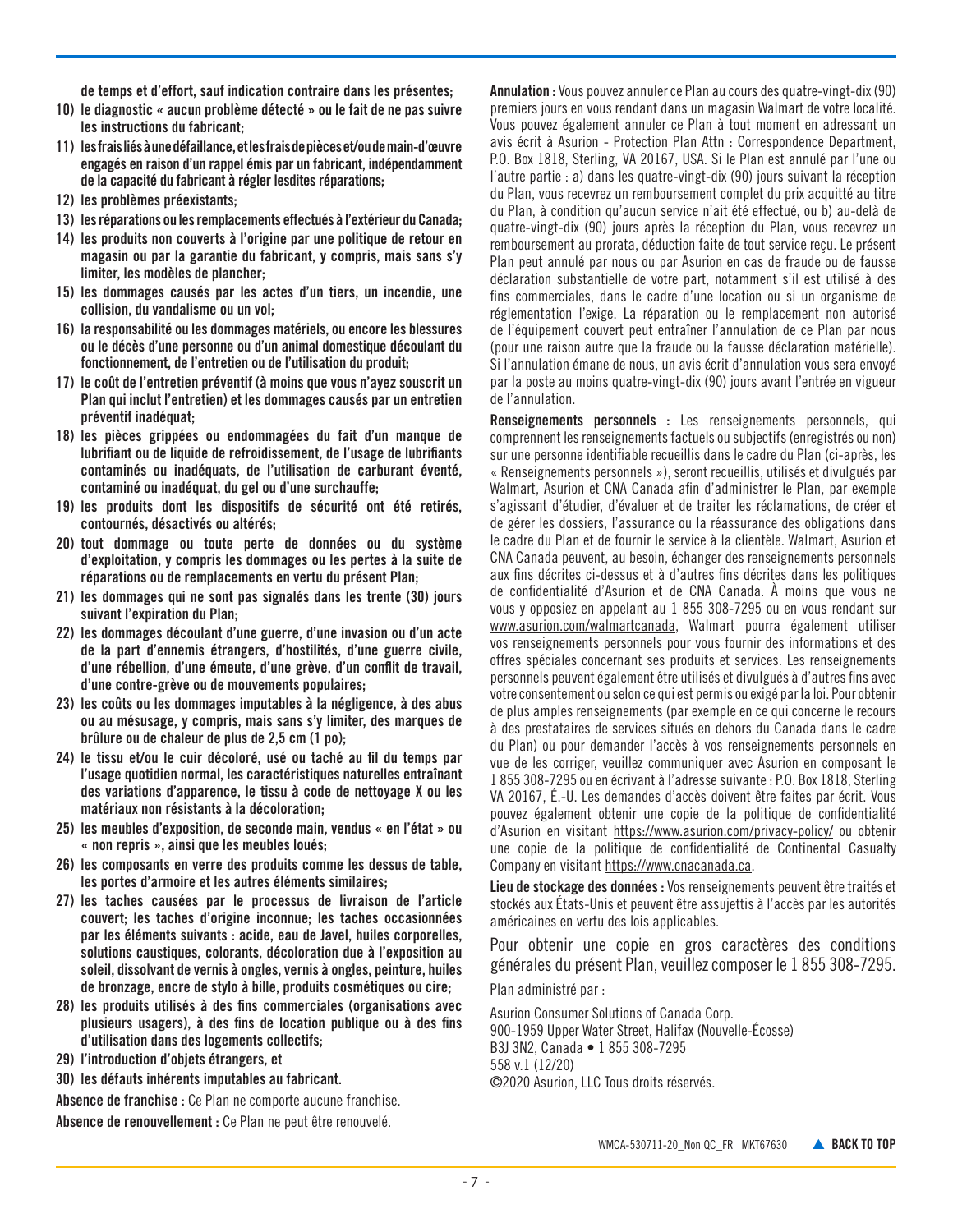# <span id="page-7-0"></span>Contract of Additional Warranty

This is a legal contract (referred to hereinafter as the "Plan"). By purchasing it, you understand that it is such a contract and acknowledge that you have had the opportunity to read the terms and conditions set forth herein. This Plan is not a contract of insurance. By purchasing this Plan you are consenting to Asurion Consumer Solutions of Canada Corp's. collection, use and disclosure of personal information as described below, including its ability to share your personal information with Walmart, the seller of this Plan.

**Obligor:** The companies obligated under this Plan is as follows:

• Asurion Consumer Solutions of Canada Corp., whose address is 900-1959 Upper Water Street, Halifax, Nova Scotia B3J 3N2, Canada, telephone 1-866-856-3882.

Definitions: Throughout this Plan the words (1) "we," "us," and "our" refer to the Obligor, as referenced above; (2) "administrator" refers to Asurion Consumer Solutions of Canada, Corp. ("Asurion"). The administrator can be contacted at: 900-1959 Upper Water Street, Halifax, Nova Scotia B3J 3N2, Canada; (3) "retailer" and "Walmart" refers to Walmart Canada Corp., the retailer from which you purchased the product and this Plan; 4) "product" refers to the item which you purchased concurrently with and is covered by this Plan; (5) "you" and "your" refers to the individual who purchased the product and this Plan; (6) "breakdown" refers to the mechanical or electrical failure of the product(s) caused by: (a) defects in materials and/ or workmanship; (b) normal wear and tear; (c) dust, heat or humidity; or (d) power surge; For Video Game Software/CD/DVD products, "breakdown" refers to scratches as a result of normal use; and (7) "replacement product" refers to a NEW, REFURBISHED OR REMANUFACTURED PRODUCT OF EQUAL OR SIMILAR FEATURES AND FUNCTIONALITY THAT PERFORMS TO THE FACTORY SPECIFICATIONS OF THE ORIGINAL PRODUCT. Technological advances may result in a replacement product with a lower selling price than the original product. For Video Game Software/CD/DVD products, a replacement product will be the same title as your failed product.

Instructions: You must keep the sales receipt or order confirmation email for the product; it is an integral part of this Plan and you may be required to reference it to obtain service. This Plan, including the terms, conditions, limitations and exclusions set out herein, and the sales receipt or order confirmation email containing the price you paid for this Plan and covered product, the length and commencement date of this Plan and product identification information, constitute the entire agreement.

# What is Covered:

This Plan provides for the repair or replacement of your product in the event the product experiences a breakdown which is not covered under any insurance policy, other warranty or service contract. If we determine that we cannot repair your product as specified in this Plan, we may replace the product with a replacement product or, at our discretion, we will issue you a voucher, gift card or cheque for the purchase price paid for the product, excluding taxes, as indicated on your sales receipt or order confirmation email, to return to the retailer to purchase a replacement product. Non-original manufacturer's parts may be used for repair of the product if the manufacturer's parts are unavailable. Once you have received your voucher, gift card, cheque or replacement product for your product pursuant to this Plan, all of our obligations under this Plan shall have been fulfilled in their entirety. NOTE: For Electronics with an operating system: You are responsible for backing up all computer software and data prior to commencement of any repairs. We are not responsible for any lost data, including documents, databases, messages, licenses, contacts,

passwords, books/magazines, games, photos, videos, ringtones, music or other nonstandard software or data on your product

#### This Plan Includes the Following Product Specific Enhanced Coverages Beginning on the Date of Purchase:

#### For Televisions:

- Repair or replacement of accessories included in the box by the manufacturer (e.g. remote controls).
- Power surge protection.

#### Term of Coverage:

For Televisions: The term of your Plan begins on your date of purchase and continues for the period indicated on your sales receipt or order confirmation email. Except for product specific enhanced coverages outlined above which begin on your date of purchase; all other coverage begins immediately following the expiration of the manufacturer's warranty. The Plan is inclusive of the manufacturer's warranty; it does not replace the manufacturer's warranty but provides certain additional benefits during the term of the manufacturer's warranty. After the manufacturer's warranty expires, the Plan continues to provide some of the manufacturer's benefits as well as certain additional benefits listed within the Plan's terms and conditions. Plan coverage remains in effect throughout the end of your term, unless cancelled or fulfilled pursuant to the provisions below. In the event your product is being serviced by an authorized service centre when the Plan expires, the term of the Plan will be extended until the covered repair has been completed.

For All Other Product Plans: The term of this Plan coverage begins immediately following the expiration of the manufacturer's warranty and remains in effect for the period indicated on your sales receipt or order confirmation email, unless cancelled or fulfilled pursuant to the provisions herein. In the event your Product is being repaired by an authorized service centre when the Plan expires, the term of the Plan will be extended until the covered repair has been completed.

To Make a Claim / How it Works: If your product fails, call Product Protection Plan customer service at 1-855-308-7295 or go to www.asurion.com/walmartcanada, to process your claim 24 hours a day, 7 days a week. You must call prior to having service; all repairs or replacements must be authorized in advance. Unauthorized repairs or replacements may not be covered. In-home, depot or carry-in service may be available; the customer service representative will inform you what type of service your product qualifies for during the claim process. We will pay for the cost of shipping your product to and from the authorized service centre if depot service is required. At our sole discretion, we may require that you return the original product to us for inspection by our authorized service centre, or we may require you to purchase a replacement product with similar features, as a condition to receiving a replacement product or a reimbursement. We may require you to fill out a claim facilitation form prior to receiving service or a replacement or reimbursement under this Plan. You may also be required to produce a Provincial or Federal issued photo identification as a condition to receiving service or replacement or reimbursement under this Plan. All claims must be reported within thirty (30) days after expiration of this Plan. In addition, to English and French, customer assistance is available in a number of languages for your convenience.

No Lemon Policy: After three (3) repairs have been completed on an individual product, for the same defect, and that individual product requires a fourth (4th) repair, as determined by us, we will issue you a voucher,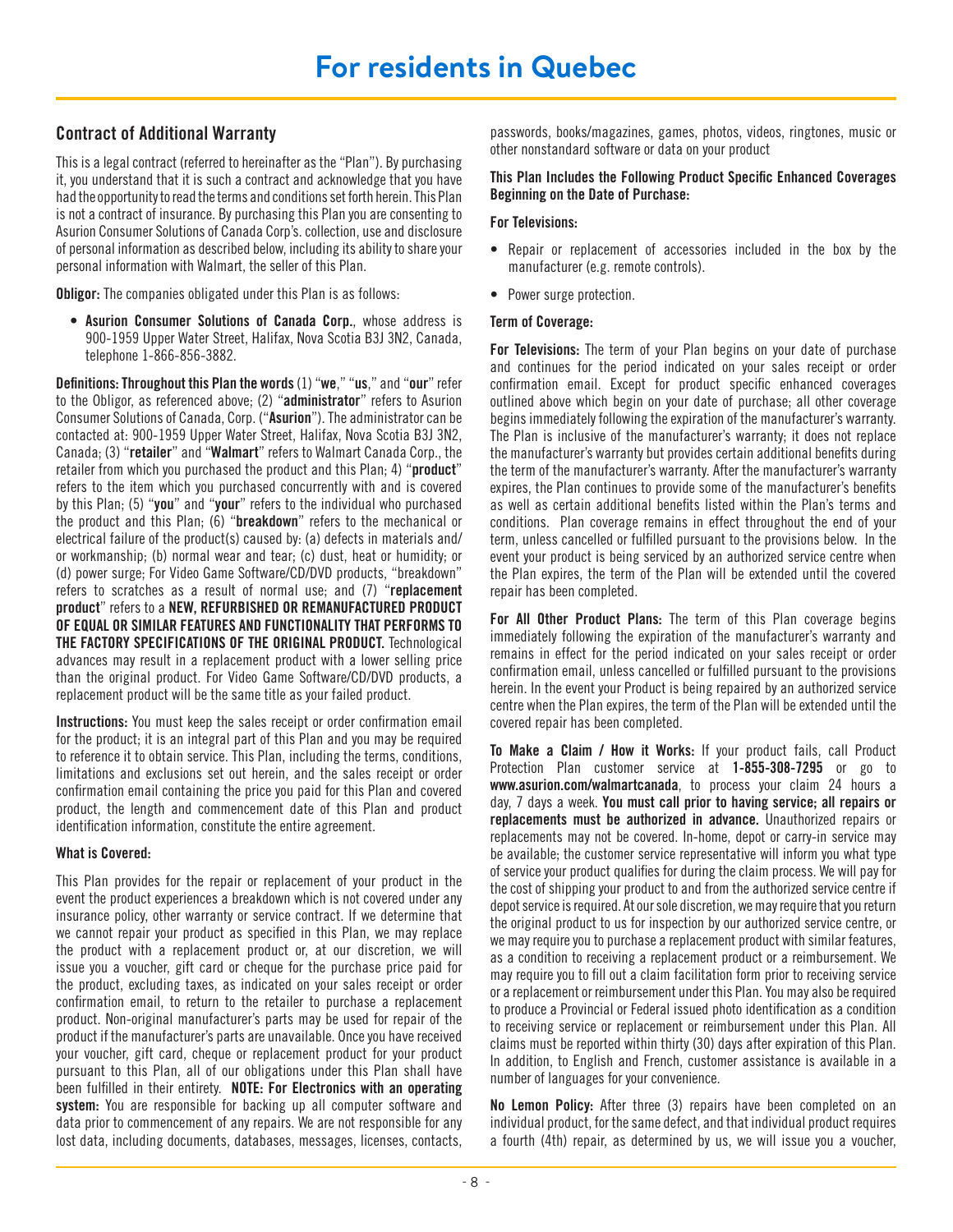gift card or cheque for the purchase price paid for the product, excluding taxes, as indicated on your sales receipt or order confirmation email. The No Lemon Policy does not apply to repairs performed while the product is under the manufacturer's warranty. Preventative maintenance checks, cleanings, product diagnosis and customer education are not considered repairs for the purposes of the No Lemon Policy. NOTE: The No Lemon Policy does not apply to Video Game Software/CDs/DVDs, or Replacement Plans. Once you have received your voucher, gift card or cheque for your product pursuant to this Plan, all of our obligations under this Plan shall have been fulfilled in their entirety.

Limit of Liability: For any single claim, the limit of liability under this Plan is the least of the cost of: (1) authorized repairs; (2) a replacement product; (3) reimbursement for authorized repairs or replacement; or (4) the price that you paid for the product, excluding taxes, as indicated on your receipt or order confirmation email. The total liability under this Plan for any single product is: (a) replacement of the product; (b) reimbursement of the purchase price you paid for the product, excluding taxes as indicated on your receipt or order confirmation email; or (c) the total cost of all authorized repairs up to the purchase price you paid, excuding taxes, of the product. In the event that we have met any of the above conditions (a), (b) or (c) of the total liability we shall have fulfilled our obligations owed under this Plan and this Plan shall terminate.

Free transferability: The Plan may be transferred to a subsequent owner of the product at no additional charge. There are no restrictions provided your Plan is valid. To transfer, call 1-855-308-7295. Information provided by you must include the Plan number, date of transfer, new owner's name, complete address and telephone number. NOTE: The video game software/CD/DVD Plan is not transferable.

Manufacturer's Responsibilities: Parts and services covered during the manufacturer's warranty period are the sole responsibility of the manufacturer.

# WHAT IS NOT COVERED:

- (1) Loss and theft;
- (2) Breakdown caused by accidental damage, spilled liquids, insect infestation, misuse, abuse, or intentional physical damage;
- (3) Service performed by unauthorized repair personnel;
- (4) Parts intended for periodic replacement (for example: trimmer line, antennas, cartridges, styluses, records, audio/video disks, tapes, computer software or disks, print elements, external power supplies, spark plugs, filters, plumbing, filters, knobs, remotes, batteries, bags, belts, bulbs and/or lamps);
- (5) Cosmetic damage, including scratches, peelings or dents that do not impede the mechanical functionality of the item (unless otherwise provided for above) and problems due to improper installation;
- (6) Damage resulting from Acts of God;
- (7) Products with altered or missing serial numbers or IMEI numbers;
- (8) Products that are not listed on this Plan or on the sales receipt;
- (9) Consequential or incidental damages, including but not limited to, loss of use, loss of business, loss of profits, loss of data, down-time and charges for time and effort, except as otherwise stated herein;
- (10) "No Problem Found" diagnosis or failure to follow the manufacturer's instructions;
- (11) Any failures, parts and/or labor costs incurred that are associated with a manufacturer's recall, regardless of the manufacturer's ability to pay for such repairs;
- (12) Pre-existing conditions;
- (13 Service or replacement outside of Canada;
- (14) Products not originally covered by a store return policy or manufacturer's warranty, including, but not limited to, floor models;
- (15) Damages caused by third-party actions, fire, collision, or vandalism;
- (16) Liability or damage to property, or injury or death to any person or pet arising out of the operation, maintenance or use of the product;
- (17) Cost of preventative maintenance (unless you purchased a Plan which includes maintenance) and damages caused by improper preventative maintenance;
- (18) Seized or damaged parts resulting from failure to maintain proper levels of lubricants or coolants, from use of contaminated or improper lubricants, from use of stale, contaminated, or improper fuel, or from freezing or overheating;
- (19) Products with safety feature(s) removed, bypassed disabled or altered;
- (20) Any damage or loss to any data or operating system, including damage or loss as a result of any repairs or replacement under this Plan;
- (21) Damage which is not reported within thirty (30) days after expiration of this Plan;
- (22) Damages resulting from war, invasion or act of foreign enemy, hostilities, civil war, rebellion, riot, strike, labor disturbance, lockout or civil commotion;
- (23) Products used for commercial purposes (multi-user organizations), public rental or communal use in multi-family housing;
- (24) Introduction of foreign objects; and
- (25) Inherent defects that are the responsibility of the manufacturer.

No Deductibles: No deductibles apply to this Plan.

No Renewal: This Plan is not renewable.

Cancellation: You may cancel this Plan during the first ninety (90) days by visiting your local Walmart location. You may also cancel this Plan at any time by providing written notice to Asurion at Protection Plan Attn: Correspondence Department, P.O. Box 1818, Sterling, VA 20167, USA. If the Plan is cancelled by either party: (a) within ninety (90) days of the receipt of this Plan, you shall receive a full refund of the price paid for the Plan, provided no service has been performed, or (b) after ninety (90) days of the receipt of this Plan, you will receive a pro rata refund, less the cost of any service received. This Plan may be cancelled by us or Asurion for fraud or material misrepresentation by you, including but not limited to commercial or rental use, or if required to do so by a regulatory authority. Unauthorized repair or replacement of covered equipment may result in the cancellation of this Plan by us (for a reason other than fraud or material misrepresentation). In the event of cancellation by us, written notice of cancellation shall be mailed to you not less than ninety (90) days before cancellation is effective.

Personal Information: Personal information, which includes factual or subjective information (recorded or not) about an identifiable individual collected in connection with the Plan (referred to hereinafter as "Personal Information"), will be collected, used and disclosed by Walmart and Asurion for the purposes of administering the Plan, including investigating, assessing and processing claims, creating and maintaining records, insurance or reinsurance of Plan liabilities and providing customer service. Walmart and for such other purposes as described in the privacy policy of Asurion, may exchange Personal Information as necessary for the purposes described above. Unless you opt-out by calling 1-855-308-7295 or visiting www.asurion.com/walmartcanada Walmart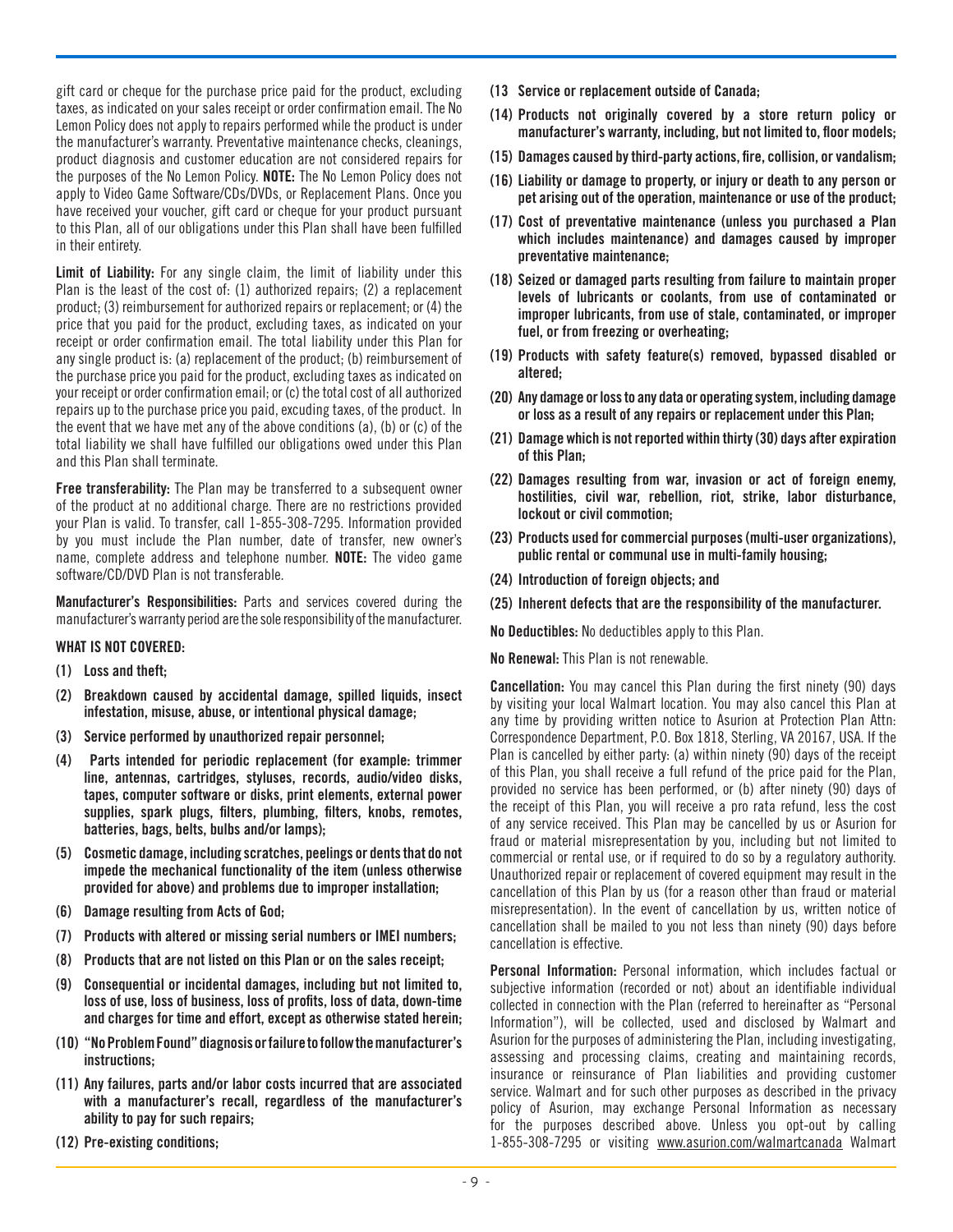may also use your Personal Information to provide you with information and special offers regarding its products and services. Personal Information may also be used and disclosed for other purposes with your consent or as permitted or required by law. For more information (including with respect to the use service providers located outside of Canada in connection with the Plan), or to request access to and correction of your personal information, please contact Asurion at 1-855-308-7295 or at P.O. Box 1818, Sterling, VA 20167, USA. Requests for access must be in writing. You may also obtain a copy of Asurion's privacy policy by visiting https://www.asurion.com/privacy-policy/.

You have the right to ask for access to the information, and ask that any inaccurate information be corrected. To do so, you may send a written request with details to P.O. Box 1818, Sterling, VA, 20167, USA.

Data Residency: Your information may be processed and stored in the United States and may be subject to access by U.S. authorities under applicable laws.

To obtain a large-type copy of the terms and conditions of this Plan, please call 1-855-308-7295.

Administered by: Asurion 900-1959 Upper Water Street, Halifax, Nova Scotia B3J 3N2, Canada • 1-855-308-7295 559 v.1 (12/20) ©2021 Asurion, LLC All rights reserved.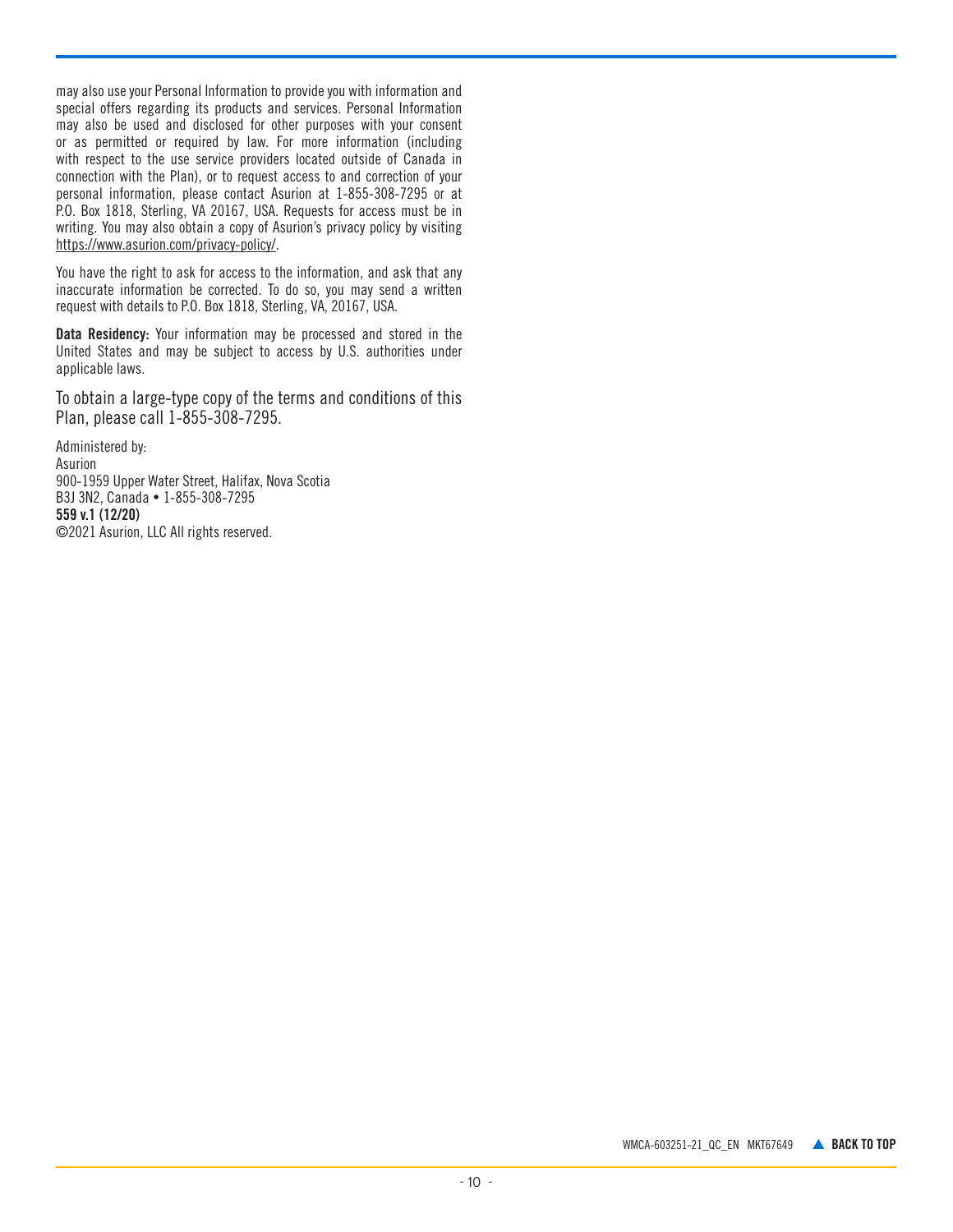# <span id="page-10-0"></span>Contrat de garantie supplémentaire

Ce document constitue un contrat légal (ci-après, le « Plan »). En effectuant un achat, vous comprenez qu'il s'agit en tant que tel d'un contrat et vous reconnaissez que vous avez eu l'occasion de lire les modalités énoncées dans les présentes. Ce Plan n'est pas un contrat d'assurance. En souscrivant ce Plan, vous consentez à la collecte, à l'utilisation et à la divulgation, par Asurion Consumer Solutions of Canada Corp., de renseignements personnels tels que décrits ci-dessous. De plus, vous acceptez que ces entités puissent communiquer vos renseignements personnels à Walmart, le vendeur de ce Plan.

Partie obligée : L'entreprise concernée par le Plan est la suivante :

• Asurion Consumer Solutions of Canada Corp., dont l'adresse est sise au 900-1959 Upper Water Street, Halifax (Nouvelle-Écosse) B3J 3N2, Canada, et le numéro de téléphone est le +1 866 856-3882.

Définitions : Dans le présent Plan, les termes (1) « nous », « notre » et « nos » renvoient à la Partie obligée, comme indiqué ci-dessus; (2) l'« administrateur » renvoie à Asurion Consumer Solutions of Canada, Corp. (« Asurion »). L'administrateur peut être joint au : 900-1959 Upper Water Street, Halifax (Nouvelle-Écosse) B3J 3N2 (Canada); (3) les termes « revendeur » et « Walmart » renvoient à Walmart Canada Corp. qui est le revendeur auprès duquel vous avez acheté le produit et souscrit ce Plan; (4) « produit » renvoie à l'article que vous avez acheté en même temps que ce Plan garantissant le produit; (5) « vous », « votre » et « vos » renvoient à la personne qui a acheté le produit et souscrit ce Plan; (6) « défaillance » renvoie aux pannes mécaniques ou électriques affectant le ou les produits et causées par : (a) les défauts de matériau et de fabrication; (b) l'usure normale; (c) la poussière, la chaleur ou l'humidité, ou (d) une surtension; concernant les jeux vidéo sous forme de logiciels/CD/DVD, « défaillance » renvoie aux rayures résultant de l'usure normale, et (7) « produit de remplacement » renvoie à un PRODUIT NEUF, REMIS À NEUF OU RÉUSINÉ AYANT DES CARACTÉRISTIQUES ET FONCTIONS ÉQUIVALENTES OU SIMILAIRES AU PRODUIT ORIGINAL ET FONCTIONNANT SELON LES MÊMES SPÉCIFICATIONS DE FABRICATION. Les progrès technologiques peuvent faire en sorte que le prix de vente d'un produit de remplacement est inférieur à celui du produit d'origine. Concernant les jeux vidéo sous forme de logiciels/CD/DVD, le produit de remplacement portera le même titre que celui du produit défectueux.

Instructions : Vous devez conserver le reçu de vente ou le courriel de confirmation de commande du produit; il fait partie intégrante de ce Plan, et vous pouvez être amené à y faire référence pour obtenir le service. Ce Plan, y compris les termes, conditions, limitations et exclusions énoncés dans les présentes, et le reçu de vente ou le courriel de confirmation de commande contenant le prix que vous avez payé pour bénéficier de ce Plan et du produit couvert, la durée et la date de début de ce Plan et les renseignements d'identification du produit, constituent l'intégralité de l'entente.

# Ce qui est couvert :

Ce Plan couvre les frais de réparation ou de remplacement de votre produit au cas où celui-ci aurait une défaillance non couverte par une police d'assurance, une autre garantie ou un contrat de service. Si nous estimons que nous ne pouvons pas réparer votre produit comme spécifié dans ce Plan, nous pourrons le remplacer par un produit de rechange ou, à notre discrétion, vous remettre un bon d'achat, une carte-cadeau ou un chèque à hauteur du prix d'achat que vous aurez réglé pour le produit, taxes exclues, comme indiqué sur votre reçu d'achat ou dans le courriel de confirmation de votre commande, que vous pourrez remettre au revendeur en échange

d'un produit de rechange. Le produit peut être réparé avec des pièces qui ne proviennent pas du fabricant d'origine si les pièces du fabricant ne sont pas disponibles. Une fois que vous aurez reçu le bon d'achat, la carte-cadeau, le chèque ou le produit de remplacement au titre de votre produit en vertu du Plan, nous serons réputés avoir rempli l'intégralité des obligations qui nous incombent en vertu du Plan. REMARQUE : Concernant les appareils électroniques comprenant un système d'exploitation : Vous êtes responsable de sauvegarder tous les logiciels et toutes les données avant le début d'une réparation. Nous ne saurions être tenus responsables des données perdues, dont les documents, bases de données, messages, licences, contacts, mots de passe, livres, magazines, jeux, photos, vidéos, sonneries, musique; ou autres logiciels ou données non standard figurant sur votre produit.

# Ce Plan comprend les couvertures améliorées spécifiques aux produits suivants, lesquelles entrent en vigueur à compter de la date d'achat :

# Concernant les téléviseurs :

- La réparation ou le remplacement des accessoires inclus dans la boîte par le fabricant (p. ex., les télécommandes).
- Protection contre les surtensions.

# Durée de la couverture :

Concernant les téléviseurs : Le Plan entre en vigueur à la date de votre achat et couvre la période indiquée sur votre reçu de vente ou votre courriel de confirmation de commande. Sauf s'agissant des couvertures améliorées spécifiques aux produits, stipulées ci-dessus et prenant effet à la date de l'achat; les autres couvertures prenant effet immédiatement après l'expiration de la garantie du fabricant. Le Plan inclut la garantie du fabricant; il ne remplace pas la garantie, mais il offre certains avantages complémentaires pendant la durée de validité de la garantie du fabricant. À l'expiration de la garantie du fabricant, le Plan continue d'offrir certains avantages précédemment offerts par le fabricant, ainsi que les avantages complémentaires énoncés dans les conditions du Plan. La couverture du Plan demeurera en vigueur pendant toute la durée précisée, à moins qu'elle ne soit annulée ou utilisée conformément aux dispositions énoncées ci-dessous. Si votre produit est en cours de réparation dans un centre de service agréé à l'expiration de ce Plan, la durée du Plan sera prolongée jusqu'à ce que la réparation couverte ait été effectuée.

Concernant les plans relatifs à tous les autres produits : Le Plan prend effet immédiatement après l'expiration de la garantie du fabricant et reste valable pendant la période indiquée sur votre reçu d'achat ou dans le courriel de confirmation de votre commande à moins qu'il ne soit annulé ou mis en œuvre en vertu des dispositions mentionnées dans les présentes. Si votre produit est en cours de réparation dans un centre de service agréé à l'expiration de ce Plan, la durée du Plan sera prolongée jusqu'à ce que la réparation couverte ait été effectuée.

Pour formuler une réclamation/Démarches : Si votre produit tombe en panne, appelez le service à la clientèle du Plan de protection des produits au 1 855 308-7295 ou rendez-vous sur www.asurion.com/walmartcanada afin de formuler votre réclamation, le service étant ouvert 24 heures sur 24, 7 jours sur 7. Vous devez appeler avant de faire procéder à une réparation; toutes les réparations et tous les remplacements doivent être autorisés à l'avance. Les réparations et remplacements non autorisés peuvent ne pas être couverts. Un service à domicile, de dépôt ou de retour peut être mis à disposition; le représentant du Service à la clientèle vous informera du type de service dont votre produit peut bénéficier au moment du processus de la réclamation. Nous prendrons en charge les frais d'expédition de votre produit à destination et en provenance du centre de service agréé si un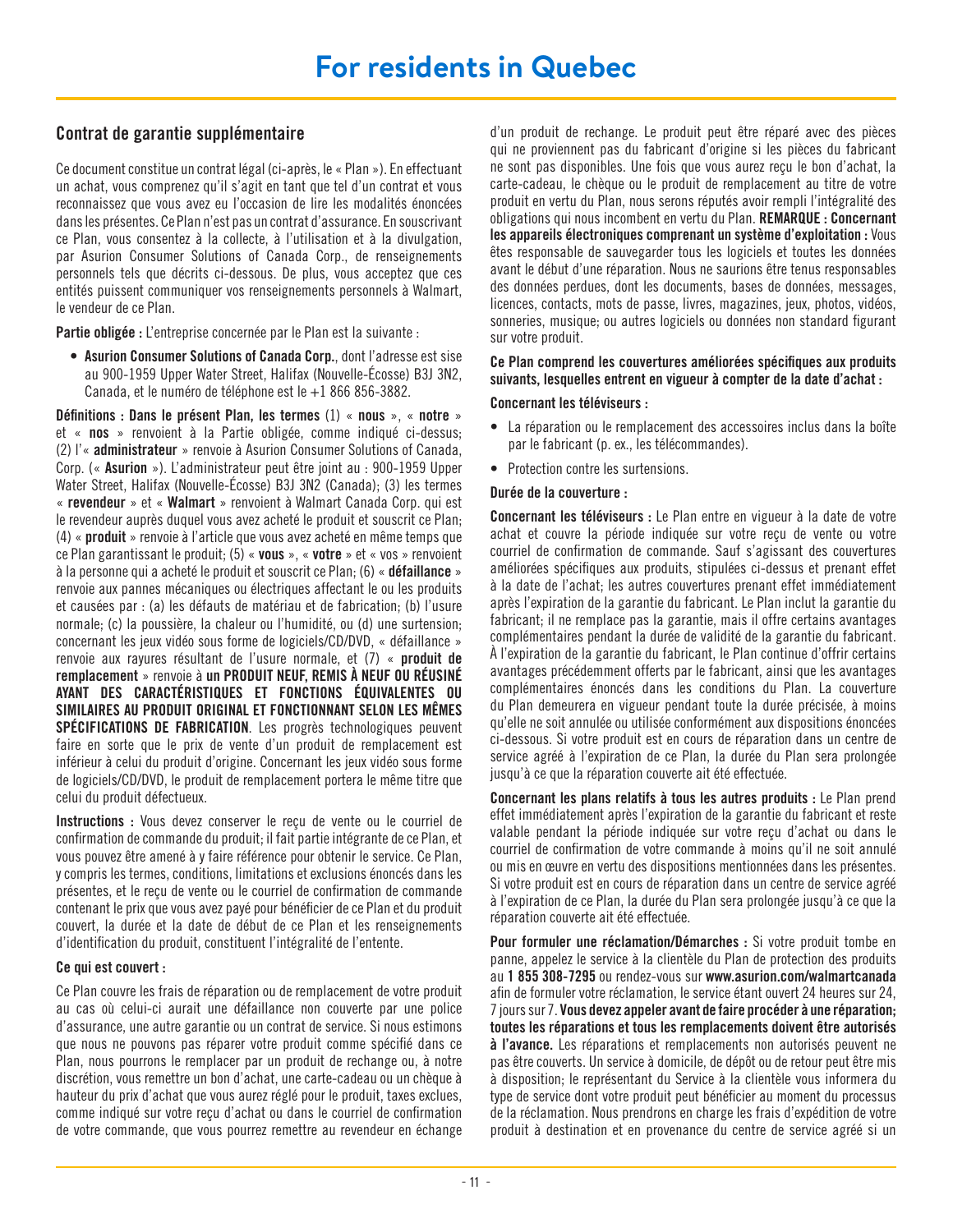service de dépôt est nécessaire. À notre entière discrétion, nous pourrons vous demander de nous retourner le produit original afin qu'il soit inspecté par notre centre de service agréé ou nous pouvons vous demander d'acheter un produit de remplacement ayant des caractéristiques semblables comme condition pour recevoir un produit de remplacement ou un remboursement. Nous pouvons vous demander de remplir un formulaire de facilitation pour la réclamation d'un remboursement avant de recevoir un service, un remplacement ou un remboursement au titre de ce Plan. Vous pouvez également être tenu de présenter une pièce d'identité avec photo émise par votre province de résidence ou le gouvernement fédéral comme condition de recevoir un service de réparation, un produit de remplacement ou un remboursement au titre de ce Plan. Toutes les réclamations doivent être déclarées dans les trente (30) jours suivant l'expiration du présent Plan. En plus de l'anglais et du français, l'assistance à la clientèle est disponible dans plusieurs langues pour votre commodité.

Politique anti-citron : Après trois (3) réparations effectuées sur un même produit pour le même défaut, si nous estimons que ledit produit nécessite une quatrième (4e) réparation, nous vous remettrons un bon d'achat, une carte-cadeau ou un chèque à hauteur du prix que vous avez acquitté pour le produit, taxes exclues, comme indiqué sur votre reçu d'achat ou dans le courriel de confirmation de votre commande. La politique anti-citron ne s'applique pas aux réparations effectuées pendant que le produit est sous la garantie du fabricant. Les contrôles d'entretien préventif, les nettoyages, le diagnostic des produits et l'éducation des clients ne sont pas considérés comme des réparations aux fins de la politique anti-citron. REMARQUE : La politique anti-citron ne s'applique pas aux jeux vidéo sous forme de logiciels/CD/DVD ni aux Plans de remplacement. Une fois que vous aurez reçu le bon d'achat, la carte-cadeau ou le chèque au titre de votre produit en vertu du Plan, nous serons réputés avoir rempli l'intégralité des obligations qui nous incombent en vertu du Plan.

Limite de responsabilité : S'agissant de chaque réclamation individuelle, la limite de responsabilité au titre de ce Plan correspond aux frais les moins élevés entre 1) le coût des réparations autorisées, 2) le coût d'un produit de remplacement, 3) le remboursement des réparations autorisées ou du produit de remplacement, ou 4) le prix acquitté au titre du produit, taxes exclues, comme indiqué sur votre reçu de vente ou dans votre courriel de confirmation de commande. La responsabilité totale au titre de ce Plan pour un même produit correspond : a) au remplacement du produit par un produit de rechange; b) au remboursement du prix d'achat que vous aurez réglé pour le produit, taxes exclues, indiqué sur votre reçu de vente ou dans votre courriel de confirmation de commande, ou c) au coût total de toutes les réparations autorisées jusqu'à concurrence du prix d'achat du produit, taxes exclues. Si nous satisfaisons à l'une des conditions a), b) ou c) cidessus relativement à la responsabilité totale, nous aurons rempli toutes les obligations qui nous incombent au titre du présent Plan, et celui-ci prendra fin.

Cession gratuite : Ce Plan peut être cédé à un propriétaire subséquent du produit sans frais additionnels. Aucune restriction ne s'applique tant que le Plan est en vigueur. Pour effectuer une cession, appelez au 1 855 308- 7295. Vous devrez indiquer le numéro du Plan, la date de la cession, le nom du nouveau propriétaire, son adresse complète et son numéro de téléphone. REMARQUE : Le Plan relatif aux jeux vidéo sous forme de logiciels/CD/DVD n'est pas cessible.

Responsabilités du fabricant : Les pièces et les services couverts pendant la période de garantie du fabricant relèvent de la seule responsabilité du fabricant.

# CE QUI N'EST PAS COUVERT :

- 1) La perte et le vol;
- 2) Les défaillances occasionnées par un dommage accidentel, un

déversement de liquide, une infestation d'insectes, une mauvaise utilisation, un abus ou un dommage physique intentionnel;

- 3) les services de réparation effectués par un personnel de réparation non autorisé;
- 4) les pièces devant être remplacées périodiquement (par exemple : fil de rechange pour coupe-herbe, antennes, cartouches, stylets, disques, enregistrements, disques audio/vidéo, bandes, logiciels ou disques informatiques, articles d'impression, dispositifs d'alimentation électrique externes, bougies, filtres, articles de plomberie, poignées, télécommandes, piles, sacs, courroies, ampoules et/ou lampes);
- 5) les dommages esthétiques, y compris les éraflures, l'écaillement ou les bosses qui n'entravent pas le fonctionnement mécanique de l'article (sauf disposition contraire ci-dessus) et les problèmes dus à une mauvaise installation;
- 6) les dommages causés par une catastrophe naturelle;
- 7) les produits dont le numéro de série ou IIEM a été modifié ou effacé;
- 8) les produits qui ne figurent pas dans ce Plan;
- 9) les dommages indirects ou accessoires, y compris, mais sans s'y limiter, la perte d'utilisation, la perte d'activité commerciale, le manque à gagner, la perte de données, les temps d'arrêt et les frais de temps et d'effort, sauf indication contraire dans les présentes;
- 10) le diagnostic « aucun problème détecté » ou le fait de ne pas suivre les instructions du fabricant;
- 11) les frais liés à une défaillance, et les frais de pièces et/ou de maind'œuvre engagés en raison d'un rappel émis par un fabricant, indépendamment de la capacité du fabricant à régler lesdites réparations;
- 12) les problèmes préexistants;
- 13) les réparations ou les remplacements effectués à l'extérieur du Canada;
- 14) les produits non couverts à l'origine par une politique de retour en magasin ou par la garantie du fabricant, y compris, mais sans s'y limiter, les modèles de plancher;
- 15) les dommages causés par les actes d'un tiers, un incendie, une collision, du vandalisme ou un vol;
- 16) la responsabilité ou les dommages matériels, ou encore les blessures ou le décès d'une personne ou d'un animal domestique découlant du fonctionnement, de l'entretien ou de l'utilisation du produit;
- 17) le coût de l'entretien préventif (à moins que vous n'ayez souscrit un Plan qui inclut l'entretien) et les dommages causés par un entretien préventif inadéquat;
- 18) les pièces grippées ou endommagées du fait d'un manque de lubrifiant ou de liquide de refroidissement, de l'usage de lubrifiants contaminés ou inadéquats, de l'utilisation de carburant éventé, contaminé ou inadéquat, du gel ou d'une surchauffe;
- 19) les produits dont les dispositifs de sécurité ont été retirés, contournés, désactivés ou altérés;
- 20) tout dommage ou toute perte de données ou du système d'exploitation, y compris les dommages ou les pertes à la suite de réparations ou de remplacements en vertu du présent Plan;
- 21) les dommages qui ne sont pas signalés dans les trente (30) jours suivant l'expiration du Plan;
- 22) les dommages découlant d'une guerre, d'une invasion ou d'un acte de la part d'ennemis étrangers, d'hostilités, d'une guerre civile, d'une rébellion, d'une émeute, d'une grève, d'un conflit de travail, d'une contre-grève ou de mouvements populaires;